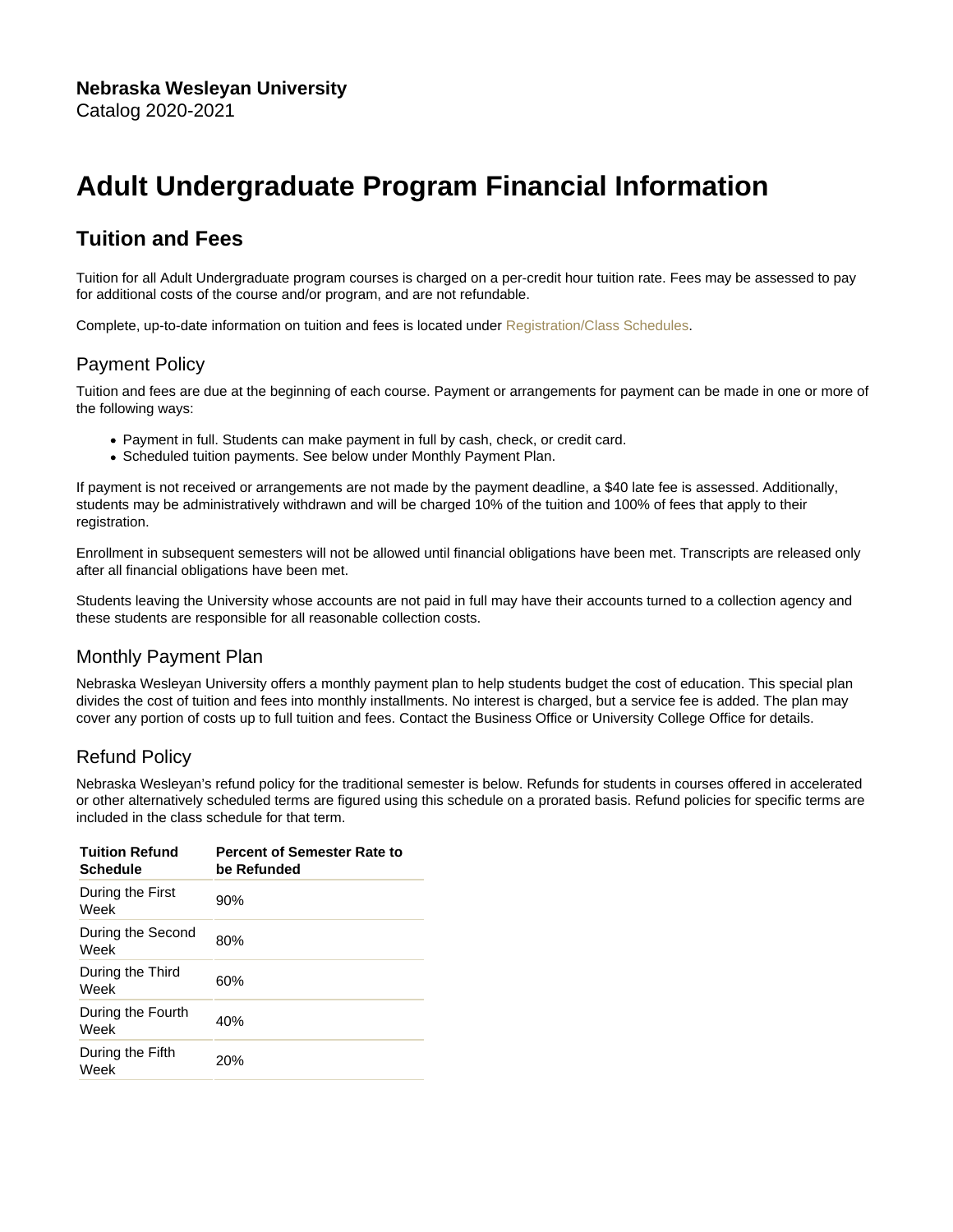If individuals believe extenuating circumstances merit a departure from the tuition refund schedule, they may appeal in writing to the Academic Affairs Office for special consideration.

# Title IV Refund Calculation Policy

The Higher Education Amendment of 1998 established a new procedure for the return of Title IV Federal Student Aid when a student who is receiving Title IV aid withdraws from college before the end of a semester. The new Return of Title IV Funds policy follows:

The Financial Aid Office will determine the Title IV Federal Student Aid refund percentage based upon the student withdrawal information on file in the Registrar's Office. The number of days enrolled will include weekends but will not include scheduled breaks which are five days or longer.

If a student who has been awarded a federal loan and/or grant does not officially withdraw and fails to earn a passing grade in at least one course over an entire semester, the institution must assume, for Title IV purposes, that the student has unofficially withdrawn, unless the institution can document that the student completed the semester. Federal regulations require a Title IV refund calculation must be processed by the Director of Scholarships and Financial Aid.

If there is a balance due on tuition and fees after the return of Title IV Federal Student Aid, the student will be responsible for the balance due.

### Military Activation Policy

In the event a student is called to active state or federal military duty\* during a term in which he or she is enrolled at Nebraska Wesleyan, enrollment and related issues will be handled as follows:

#### **Enrollment and Tuition/Fees**

The following options are available to the student for the current term(s) he or she is enrolled:

- Ask for an administrative withdrawal from all courses in which enrolled. A full refund of tuition and mandatory fees will be given.
- Remain enrolled in all courses in order to complete course work off campus by the end of the term. Students must discuss with and receive approval from all instructors to ensure this is possible. Full assessment of tuition and mandatory fees remains in intact.
- Remain enrolled in all courses in order to be assigned Incomplete grades that will be completed within one year from the end of the term. Normally at least 75% of coursework must be completed in order to be eligible for an Incomplete grade. Students must discuss with and receive approval from all instructors for this option. Full assessment of tuition and mandatory fees remains in intact.
- A combination of the above-mentioned options.

If a student submits her or his activation orders or letter from the commander outlining the required military duty, but does not make clear which of the above options he or she is selecting, the Executive Committee may administratively withdraw the student from all courses.

#### **Federal and Institutional Financial Aid**

When a Title IV eligible student withdraws because of military activation, Nebraska Wesleyan University will perform the Return of Title IV Funds calculations that are required by the statute and regulations. If necessary, NWU will return funds to one or more of the Title IV programs.

A student being administratively withdrawn due to military activation may have his or her institutional financial aid cancelled and removed from his or her account. The Director of Financial Aid will make appropriate determinations on a case by case basis.

\*The student will provide to the Registrar's Office a copy of her or his activation orders or letter from the commander outlining the required military duty. This policy, with appropriate documentation, also applies to a student who is the spouse or domestic partner of a member of the military who is called to active military service, if the student has a dependent child.

### Financial Aid

Undergraduate students may apply for Federal Pell Grant and/or Federal Direct Loans.

#### **Application Procedures**

Students accepted for admission who wish to apply for financial assistance must submit the Free Application for Federal Student Aid (FAFSA) and list Nebraska Wesleyan University, Title IV School Code 002555, as a recipient.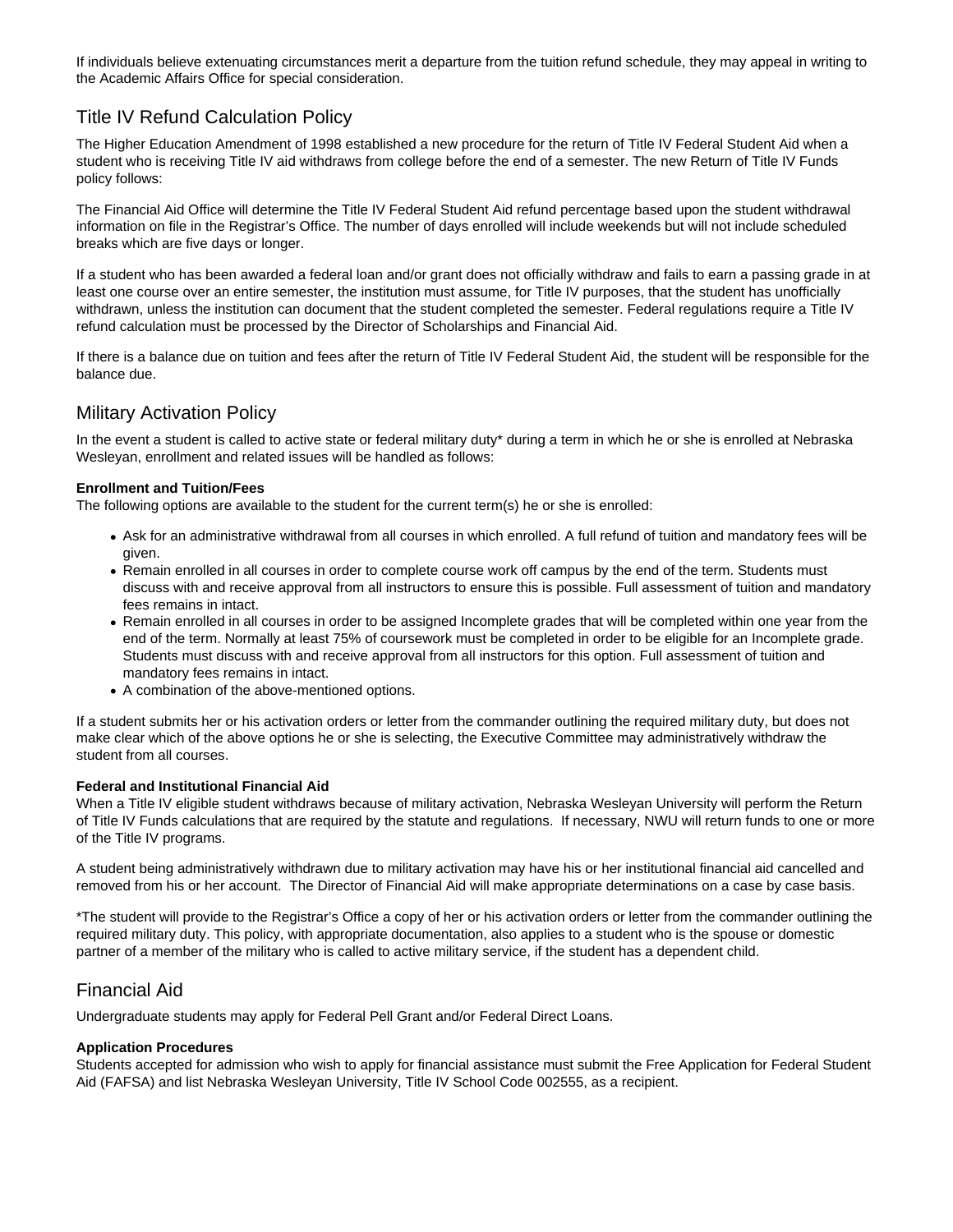#### Federal Pell Grants

An eligible student may receive a grant up to the maximum award level as determined by the U.S. Congress each year.

#### NWU Policy for Pell Recipients to Charge Books

Pell Grant recipients with a credit balance will be eligible for assistance from NWU to purchase books and supplies using their NWU account during the first week of classes. To be eligible, students must have received the Pell Grant, must have a Federal Title IV credit balance for the session/semester, and must have met all requirements for an early disbursement. A Federal Title IV credit balance is created when all federal financial aid funds exceed allowable charges (tuition, fees, room and board) for the session/semester. Eligibility will be reviewed each session/semester per student request.

Once a student is determined eligible for the book provision policy by the NWU Business Office, he/she can charge his or her books from the NWU Bookstore up to an amount approved by the Business Office. Eligibility for subsequent terms will be evaluated as each session begins per student request.

If a qualifying Pell Grant recipient does not want a book credit, she/he does not need to submit a receipt to the Business Office for approval.

#### ROTC Scholarships/Veteran's Education Benefits

Reserve Officer's Training is available to both male and female Nebraska Wesleyan students through Air Force and Army programs conducted at the University of Nebraska-Lincoln. Scholarship funds covering Nebraska Wesleyan tuition and fees are available through these ROTC programs to qualified students. Interested students should contact ROTC at the University of Nebraska-Lincoln (call collect at 402.472.2473 or in Nebraska call 800.742.8800, extension 2473).

Nebraska Wesleyan University is an approved institution for federal education benefits from the U.S. Department of Veterans Affairs. Students approved for education benefits from the VA should contact the Registrar's Office. [See more information about](https://www.nebrwesleyan.edu/node/828) [Veteran's Education Benefits](https://www.nebrwesleyan.edu/node/828).

#### Veterans Benefits and Transition Act of 2018 - Section 103

Consistent with the Veterans Benefits and Transition Act of 2018 – Section 103, Nebraska Wesleyan University will not impose penalties to covered individuals\* due to the delayed disbursement of a payment by the U.S. Department of Veteran Affairs on recipients of Chapter 31 and Chapter 33 VA Benefits:

- Preventing nor delaying the student's enrollment;
- The assessment of late fees;
- Denial of access to facilities;
- Require the student to borrow additional funding.

Nebraska Wesleyan University will permit any covered individual to attend or participate in the course of education during the period beginning on the date on which the individual provides Nebraska Wesleyan University:

- A Certificate of Eligiblity (COE) for entitlement to educational assistance under chapter 31 or 33. This should be provided no later than the first day of a course of education for which the individual has indicated they wish to use their entitlement;
- Submits a written request to use the entitlement; and
- Provides additional information needed to properly certify their enrollment as required by the school certifying official.

This provision ends on the earlier of the following dates:

- The date on which payment from the VA is made to the institution, or
- 90 days after the date the institution certified tuition and fees following the receipt of the Certificate of Eligibility (COE).

\*A covered individual is any individual who is entitled to educational assistance under chapter 31, Veteran Readiness and Employment, or chapter 33, Post 9/11 GI Bill benefits, and has been verified by the school certifying official as benefit eligible. This requirement is limited to the portion of funds paid by VA.

#### Veterans Benefits Standards of Progress Policy

A veteran and/or eligible person must make satisfactory progress toward an approved educational objective leading to employment. Veteran and/or eligible person Standard of Progress will be determined utilizing the Satisfactory Academic Progress policy as listed in the college catalog consisting of overall grade point average, pace, program length, maximum time for completion, attendance and/or conduct.

#### Subsidized Federal Direct Loans

A student with financial need may borrow up to \$3,500 as a freshman, \$4,500 as a sophomore, and \$5,500 as a junior and as a senior. While the student is attending school at least half time, the interest is paid by the federal government. The origination and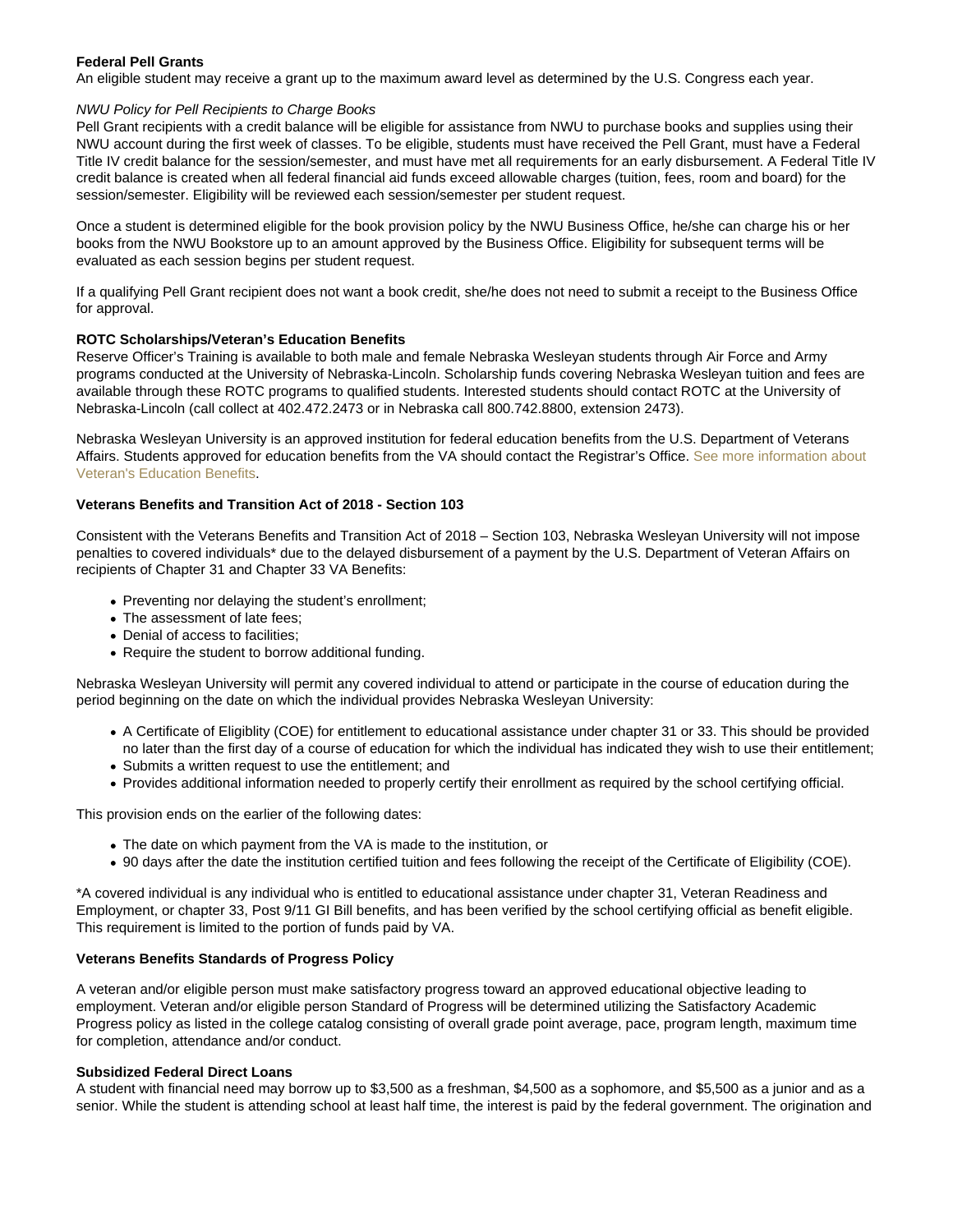federal default fee may reduce the net loan proceeds available to the student borrowers. Interest and repayment begins six months after graduating, withdrawing, or dropping below halftime status. Repayment may extend up to 10 or more years.

#### **Unsubsidized Federal Direct Loans**

A student who is not eligible for a Subsidized Federal Stafford Loan may borrow through the Unsubsidized Federal Stafford Loan program. Undergraduates may borrow similar amounts each year as through the Subsidized Federal Stafford Loan program. An origination and federal default fee may be deducted from the proceeds of the loan. The student borrower is responsible for interest on the loan during in-school, grace, and deferment periods. Interest may be paid quarterly by the borrower or capitalized and added to the principal balance at the time of repayment. Repayment begins six months after graduating, withdrawing, or dropping below halftime status. Additional amounts of Unsubsidized Federal Stafford Loans are available for independent, undergraduate students or dependent, undergraduate students who's Parent Loan for Undergraduate Students (PLUS) have been denied.

### Standards and Regulations

#### **Financial Aid Policy for Repeating Courses**

The first and second time a student enrolls in a course, the course will be considered eligible hours for federal financial aid. However, the third time a student repeats a course for which he/she received a passing grade of D or better, the repeated credit hours will be ineligible for federal financial aid calculations, regardless of whether or not the student was receiving financial aid the first and second time they enrolled in the course.

A student may repeat classes with failing grades (F) and receive financial aid.

#### **Satisfactory Academic Progress Policy for Federal, State, and Institutional Aid**

The federal government requires that institutions of higher education establish minimum standards of academic success for students to remain eligible to receive federal and state financial aid (Federal Pell Grant, F.S.E.O.G., Federal TEACH Grant, Federal Work Study, Federal Perkins Loans, Subsidized and Unsubsidized Federal Direct Loans, Federal Direct PLUS Loans, Nebraska Opportunity Grant). Nebraska Wesleyan University will follow these same guidelines for the awarding of institutional aid as well.

Satisfactory Academic Progress (SAP) is maintained by meeting the following standards:

Qualitative – a student must have the following cumulative grade point average as follows:

1-25 attempted credits – 1.60 26-57 attempted credits – 1.80 58 or more attempted credits – 2.00

Incremental – the total number of credit hours earned divided by the total number of credit hours attempted (including transfer hours) must be at least 67%.

Overall – the maximum time for a student to complete their degree is 150% of the standard. Candidates for all baccalaureate degrees must complete 126 credit hours, meaning the maximum time frame a student is eligible to receive financial aid is 189 credit hours.

The guidelines are established to encourage students to successfully complete courses for which financial aid is awarded and received. Successful completion is defined as receiving a passing grade (not an "F"). Courses transferred from other institutions will be included in the number of semester hours earned and attempted. Courses with grades of "W", "I", or "F" are counted as hours attempted.

#### **Procedures**

Nebraska Wesleyan University will check SAP for students the conclusion of the academic year (spring semester).

If at the end of the academic year a student does not meet the SAP requirements, the student will have their financial aid suspended. The Financial Aid Office will notify the student by NWU email. A notice may also be mailed to the student's most recent permanent mailing address.

Students in suspension may appeal their status by submitting a letter of explanation, and any supporting documentation, to the Director of Scholarships and Financial Aid by NWU email or postal mail. The letter of appeal should contain what the significant mitigating circumstances were that impacted the student's ability to succeed (i.e. – serious illness or injury of the student, death or illness of a close relative or friend, etc.) The appeal should also contain what the student learned from the situation, steps they have taken to make sure the circumstances will no longer impact the student's academic success, and an academic plan of how they will regain satisfactory academic progress by the next evaluation. A letter of support from their academic advisor or